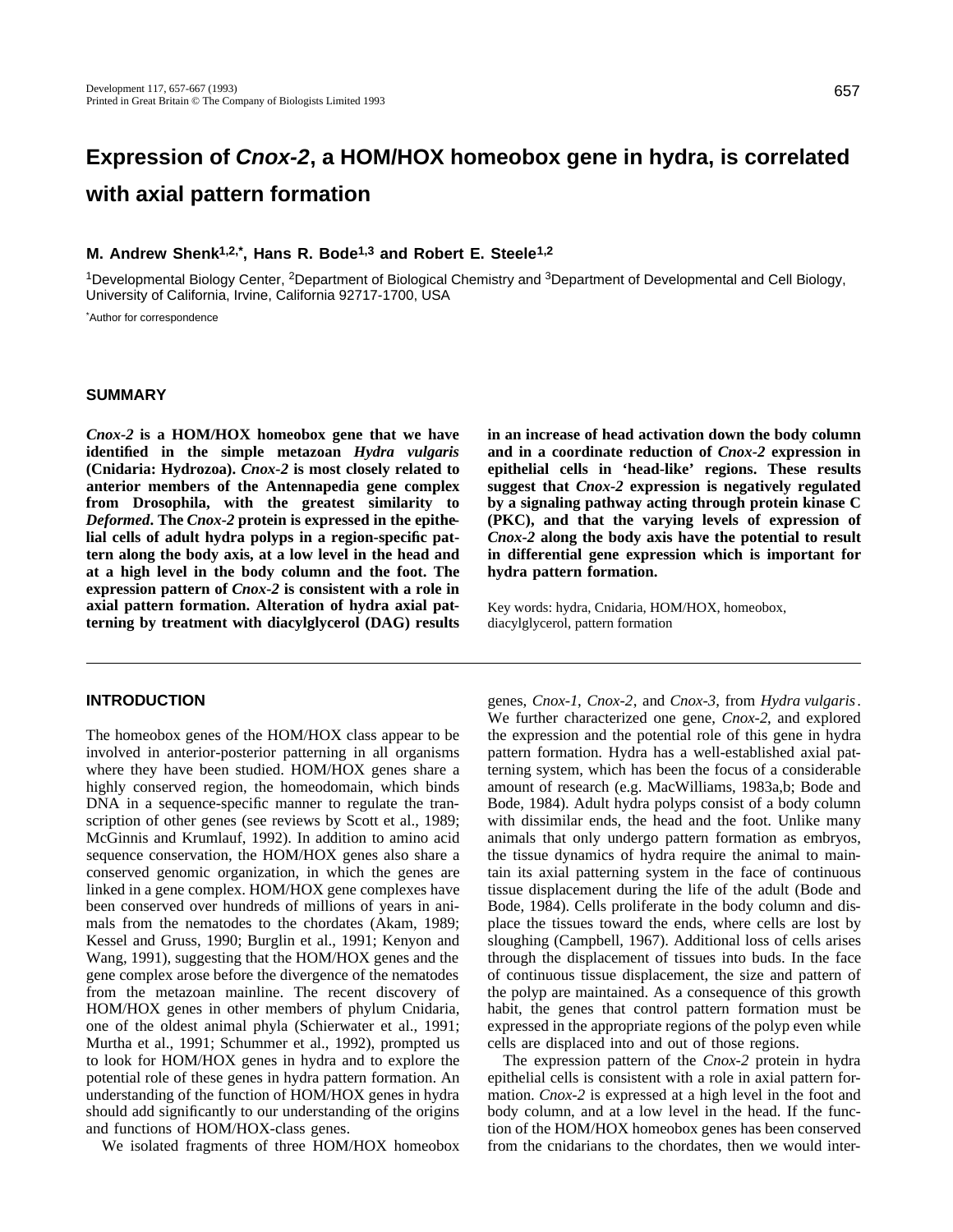#### 658 M. A. Shenk, H. R. Bode and R. E. Steele

pret the *Cnox-2* expression pattern as specifying the region of the polyp which is 'not-head'. We tested this interpretation by changing the size of the region of the polyp that is head-like and assaying for coordinate changes in the expression of *Cnox-2*. We found that high-level *Cnox-2* expression is absent from the body column tissue that we had experimentally converted to head-like tissue. These data argue strongly that *Cnox-2* plays a role in hydra axial pattern formation and that the functions of HOM/HOX genes have been conserved over the hundreds of millions of years that separate the members of the cnidaria and the more recent animal phyla.

## **MATERIALS AND METHODS**

#### **Cloning of Cnox genes**

Fragments of three *Cnox* genes were isolated by PCR using first strand cDNA prepared from adult *H. vulgaris* polyp poly(A)+ RNA or *H. vulgaris* whole-cell DNA as a template. First-strand cDNA was prepared as described previously (Fisher and Bode, 1989) and provided by Doug Fisher. Whole-cell DNA was isolated according to Davis et al. (1980). Primers for PCR were designed to recognize nucleotides 31-62 and nucleotides 139-171 in HOM/HOX homeobox sequences and were modified from primer sequences provided by Michael Murtha and Frank Ruddle (Yale University; Schierwater et al., 1991; Murtha et al., 1991). To facilitate cloning of the PCR products, a sequence containing *Pst*I and *Bam*HI restriction sites was included at the 5 end of the 5 primer. A sequence containing *Hin*dIII and *Eco*RI sites was included at the 5 end of the 3 PCR primer. The sequences of the two primers were as follows.

5 primer, 5 -TACCAGAC(C/G)(C/T)TGGA(A/G)CTGGA-  $(A/G)AA(A/G)GA(A/G)TT(C/T)CA-3;$ 

3 primer, 5 -AGAATTCAAGCTT(C/T)TTCCA(C/T)TTC-AT(C/G)C(G/T)NCG(A/G)TT(T/C)TG(A/G)AACCA(G/A/T)AT-3 . The primer concentrations and reaction buffers were the same as those used by Schierwater et al. (1991). The samples received an initial denaturation at 95°C for 5 minutes. The cycling conditions for the amplification reactions were as follows: denaturation 95°C 1 minute, annealing 37°C 1 minute, elongation 72°C 1 minute, for 5 cycles; denaturation 95°C 1 minute, annealing 45°C 1 minute, elongation 72°C 1 minute, for 30 cycles; followed by a final elongation at 72°C for 10 minutes. Products of the expected size (166 bp) were digested with *Bam*HI and *Hin*dIII to generate ends for ligation into the multiple cloning site of the phagemid vector pBS- (Short et al., 1988) and isolated from 3% NuSieve agarose gels (FMC) by electroelution. Single-stranded template production and chain termination sequencing were carried out as described previously (Bosch et al., 1989). Using sequence information from the initial PCR product, an additional clone was isolated by inverse PCR (Ochman et al., 1990) of DNA from an amplified *H. vulgaris* gt11 cDNA library (Bosch et al., 1989) to generate a large DNA fragment to use as a probe in library screens. DNA was extracted from an aliquot of the library, digested with *Eco*RI to separate cDNA inserts from phage vector DNA and circularized by ligation at low concentration. Inverse PCR was carried out using primers corresponding to nucleotide sequences within the initial PCR product. Restriction sites were included at the ends of the primers to facilitate cloning. The samples received an initial denaturation at 95°C for 5 minutes. The conditions for PCR were: denaturation 95°C 1 minute, annealing 45°C 2 minutes, elongation 72°C 3 minutes, for 35 cycles; followed by a final elongation at 72°C for 10 minutes. Of the several PCR products that were obtained, an 800 bp product was cloned and confirmed by sequence analysis to be derived from the same gene as the initial PCR product. Screening of the cDNA library with a 500 bp fragment from the 800 bp inverse PCR product was used to isolate additional clones. One of these clones contained a 1 kb insert. This insert was subcloned and its complete sequence determined.

#### **Northern and Southern analyses**

2 μg poly(A)+ RNA from whole *H. vulgaris* polyps was fractionated by electrophoresis in a formaldehyde-containing agarose gel. *Xenopus laevis* ribosomal RNAs were included in the gel as size standards. RNA was transferred from the gel to a Gene Screen membrane (DuPont) and hybridized as suggested by the manufacturer. The probe, consisting of the 500 bp fragment used in the library screen described above, was labeled with [32P]dCTP using the random primer method (Feinberg and Vogelstein, 1984). The particular probe fragment was chosen because it lacks the sequence encoding the homeodomain, reducing the likelihood of cross-reactivity with related genes. The portion of the membrane containing the ribosomal RNA standards was stained with methylene blue (Sambrook et al., 1989). Whole polyp DNA was isolated according to Davis et al. (1980). Aliquots of the DNA (20 µg) were digested with restriction enzymes, fractionated in an agarose gel, transferred to Gene Screen and probed with the same fragment as was used for the RNA hybridization using the protocol supplied by the manufacturer.

#### **Synthesis of Cnox-2 protein in E. coli and polyclonal antibody production**

The 5 540 nucleotides of the *Cnox-2* cDNA were cloned into the T7 expression vector pET-3 (Studier et al., 1990), to produce the plasmid pT7Cnox-2 (Fig. 5). We used PCR to convert the sequence containing the start methionine of *Cnox-2* to an *Nde*I site and the sequence encoding the first amino acid of the homeodomain (amino acid #181; Fig. 3) into an in-frame stop codon followed by a *Bam*HI site for cloning into pET-3. The recombinant p20Cnox-2 encoded by pT7Cnox-2 contains only hydra protein sequence, it is not a fusion protein. *E. coli* BL21(DE3) cells were transformed with pT7Cnox-2 and induced to express p20Cnox-2 protein in the presence of IPTG (Studier et al., 1990). The cells were lysed in a French pressure cell and the p20Cnox-2 protein, which was contained in small inclusion bodies, was partially purified by centrifugation at 100,000 *g*. SDS-PAGE gel slices containing  $p20^{\text{Cnox-2}}$  protein were emulsified and injected into three rabbits to produce anti-*Cnox-2* polyclonal antibodies. Immunizations and serum collections were performed commercially (Hazelton Laboratories, Denver, PA). IgG fractions of preimmune and immune sera were prepared by protein G chromatography (Björck and Kronvall, 1984; Åkerström and Björck, 1986), using a method adapted from Ey et al. (1978).

# **In vitro translation of Cnox-2 RNA and immunoprecipitation**

Synthetic *Cnox-2* mRNA was made by run-off transcription of the *Cnox-2* cDNA using a Riboprobe transcription system (Promega) and the protocols supplied by the manufacturer. The mRNAs were translated in a rabbit reticulocyte lysate (Promega) in the presence of 35S-translabel (ICN) and immunoprecipitated with anti-*Cnox-2* using the method of Anderson and Blobel (1983).

#### **Immunocytochemistry**

In both whole-mount and macerate immunocytochemistry, we used 'standard polyps', i.e. adult animals with one old bud and one young bud. The buds were retained in whole-mount prepara-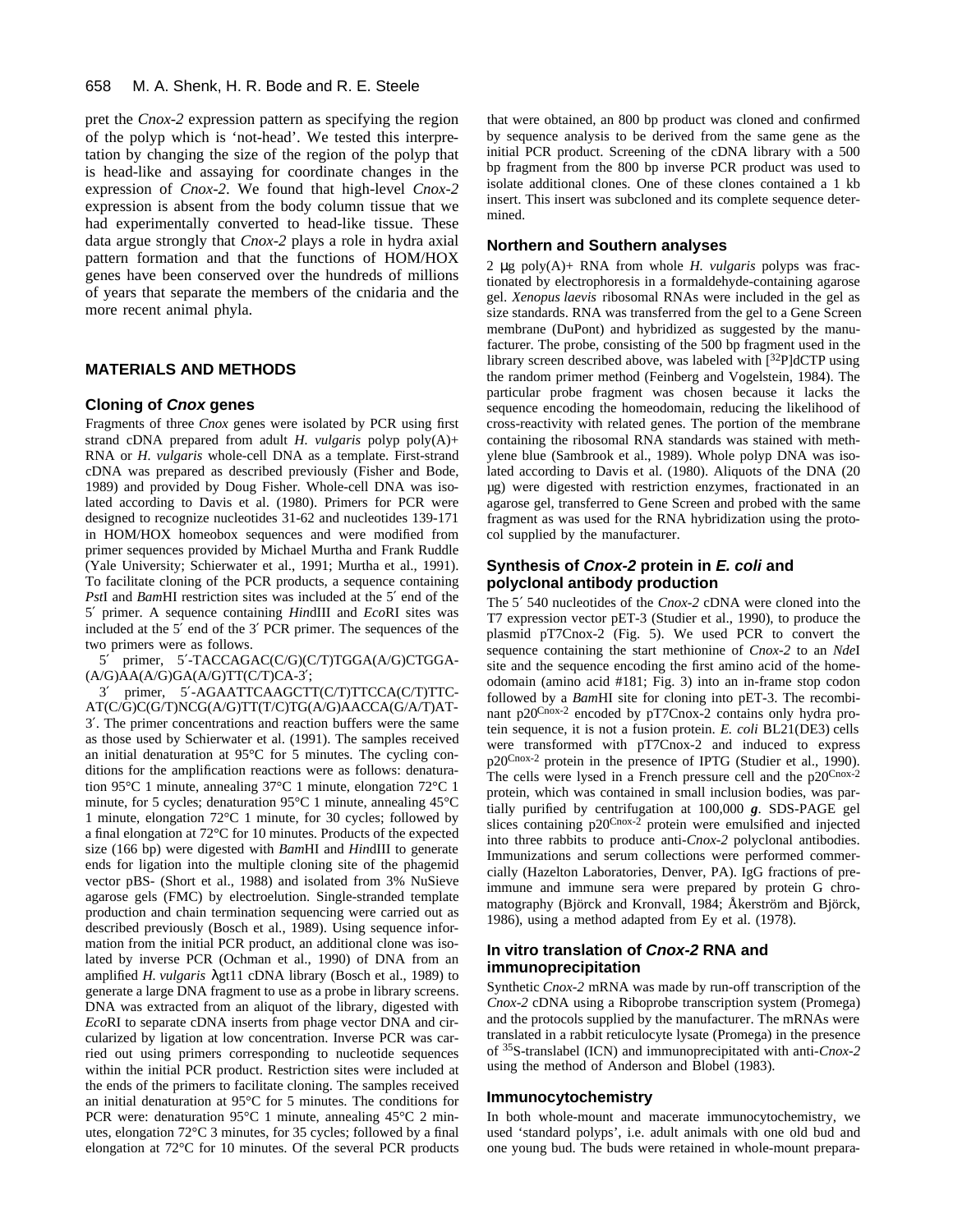In whole-mount immunocytochemistry, polyps of *Hydra vul garis*, *H. magnipapillata* and *H. oligactis* were starved at least 48 hours before use. Polyps were relaxed in 2% urethane in Hydra medium  $(1 \text{ mM } CaCl<sub>2</sub>$  in Arrowhead spring water) and fixed in Lavdowsky's fixative (50:10:4:40 ethanol:formaldehyde:glacial acetic acid:water) for 1 hour. Fixed polyps were given three 10 minute washes in PBS-Triton (0.25% Triton X-100 in PBS) and blocked for 1 hour in 10% neonatal calf serum in PBS (blocking solution) at 22°C. After blocking, the polyps were incubated in a 1:30 dilution of the protein G-purified anti-*Cnox-2* antibody in blocking solution at  $\overline{4}^{\circ}$ C for 12 hours, followed by three washes in PBS-Triton. Incubation in the secondary antibody solution, a 1:100 dilution of a biotinylated goat anti-rabbit IgG (Zymed) in blocking solution, was for 1 hour at 22°C followed by three washes in PBS-Triton and a 1 hour incubation in 1:25 streptavidin-FITC (Zymed) in PBS. Polyps were counter-stained in 0.01% Evans Blue for 10 minutes to mask endogenous fluorescence (Wilby and Webster, 1970; Sugiyama and Fujisawa, 1978). The polyps were washed with PBS three to five times to remove excess Evans Blue and mounted in 1:10 PBS:glycerol containing 50 mg/ml n-propyl gallate to reduce bleaching.

Regional dissections of 48 hour unfed *Hydra magnipapillata* polyps were made to produce seven defined regions: head, four equal sized lengths of the body column (regions I-IV), peduncle and foot (Fig. 7D); no bud tissues were included in the macerates. The isolated regions were disassociated into individual cells in maceration fluid (1:1:26 glycerol:glacial acetic acid:water; David, 1973). These macerated preparations were distributed dropwise to microscope slides subbed with 5% gelatin and 0.5% chrome alum, the cells were spread on the slides with 1 drop of 1% Tween-80 in water and allowed to dry overnight at 22°C. The slides were washed twice in PBS for 10 minutes and incubated in blocking solution for 30 minutes. The macerates were incubated for 1 hour in a humid chamber with a 1:20 dilution of the anti-*Cnox-2* antibody in blocking solution followed by two washes with PBS. Staining was performed batchwise using a Vectastain Elite system (Vector Laboratories) and the protocol supplied by the manufacturer. The horseradish peroxidase color reaction was developed for 7 minutes and stopped by a 10 minute wash in tap water. The slides were dehydrated for 2 minutes each in 70, 95 and 100% EtOH and mounted in Euparal (Asco Laboratories). The slides were examined at a magnification of 400× with phase-contrast microscopy and 200 epithelial cells per slide were scored as having intense, light or no HRP stain. The slides were counted blind twice and the average difference between counts was 5.1%. The data shown are for the second count.

## **DAG treatment**

*Hydra magnipapillata*, strain 105, polyps supplied by Tsutomu Sugiyama (National Institute of Genetics, Mishima, Japan) were treated periodically with 1,2-dioleoylglycerol-C8, a diacylglycerol (DAG), at a concentration of 33 µg/ml over 12 days (Müller, 1989). On day 1 the polyps were incubated in DAG for 30 minutes, on days 2-12 the polyps were incubated in DAG for 2 hours. After 12 days of treatment, the polyps were dissected into the same regions as normal polyps, macerated and stained with the anti-*Cnox-2* antibody at the same time, in the same solutions, as the normal regional macerates.

# **RESULTS**

## **Isolation of Cnox genes from Hydra vulgaris**

We used PCR with degenerate oligonucleotide primers to

isolate HOM/HOX-related sequences from *Hydra vulgaris* adult polyp first-strand cDNA and whole-cell DNA. An initial survey of the DNA fragments isolated in this screen yielded fragments of three genes of this class (Fig. 1). *Cnox-1* and *Cnox-3* were only isolated from PCR with whole-cell DNA as a template, while *Cnox-2* was isolated from both whole-cell DNA and first-strand cDNA. *Cnox-1* and *Cnox-3* are similar to each other and they are related to the hydrozoan genes *Cnox-1* from *Eleutheria dichotoma* (Schierwater et al., 1991), and *SAox3* from *Sarsia* sp. (Murtha et al., 1991). *Cnox-2* is the homologue of *Cnox-2-Ed* from *E. dichotoma* and *Cnox-2-Hs* from *Hydractinia symbiolongi carpus* (Schierwater et al., 1991), *SAox2* from *Sarsia* sp. (Murtha et al., 1991), and *cnox2* from *Chlorohydra viridis sima* (Schummer et al., 1992).

Southern hybridization of *Cnox-2* to hydra whole-cell DNA digested with three restriction endonucleases revealed a single band for each digest, demonstrating that *Cnox-2* is a single-copy member of the *Hydra vulgaris* genome (Fig. 2A). Northern analysis of *Cnox-2* hybridized to hydra adult polyp poly(A)+ RNA showed that *Cnox-2* encodes a single mRNA of 1.4 kb (Fig. 2B). Using the approach described in the Materials and Methods, we isolated a *Cnox-2* cDNA of 991 nucleotides from an adult polyp *Hydra vulgaris* cDNA library, which predicts a protein of 255 amino acids (Fig. 3).

# **Cnox-2 is related to the HOM/HOX-class homeobox genes**

The predicted *Cnox-2* protein has a structure that is typical of homeodomain proteins of the HOM/HOX class; the homeodomain is near the carboxyl terminus and the protein is rich in serine and proline residues outside the homeodomain. Amino acid sequence comparisons between the predicted homeodomains of *Cnox-2* and members of the Antennapedia (ANT-C) and Bithorax (BX-C) gene complexes from *Drosophila melanogaster* show a remarkably high degree of sequence conservation given the evolutionary distance between the cnidaria and the arthropods (Fig. 4A). The *Cnox-2* homeodomain is more similar to members of the Antennapedia complex (ANT-C) than to members of the Bithorax complex (BX-C), and *Cnox-2* has the highest amino acid identity with the *Deformed* gene. Thus, we consider *Cnox-2* to be a relative of the anterior members of the *Drosophila* Antennapedia complex. Outside the homeodomain, *Cnox-2* lacks amino acid sequences which aid in identification, with the exception of the amino terminus. Comparisons of this region of *Cnox-2* with the amino termini of representative HOM/HOX-class genes reveals additional similarity between *Cnox-2* and the *Deformed*-subclass of genes; all of the sequences in the subclass except *Deformed* share the amino acid sequence SFLIXS near the amino terminus (Fig. 4B).

# **Cnox-2 expression is region-specific in adult hydra**

To examine the expression pattern of *Cnox-2* in hydra, we raised antisera against a portion of the *Cnox-2* protein produced in *E. coli.* The homeodomain was excluded from the protein to avoid cross-reactivity with related proteins. A segment encoding amino acids 1-180 with compatible ends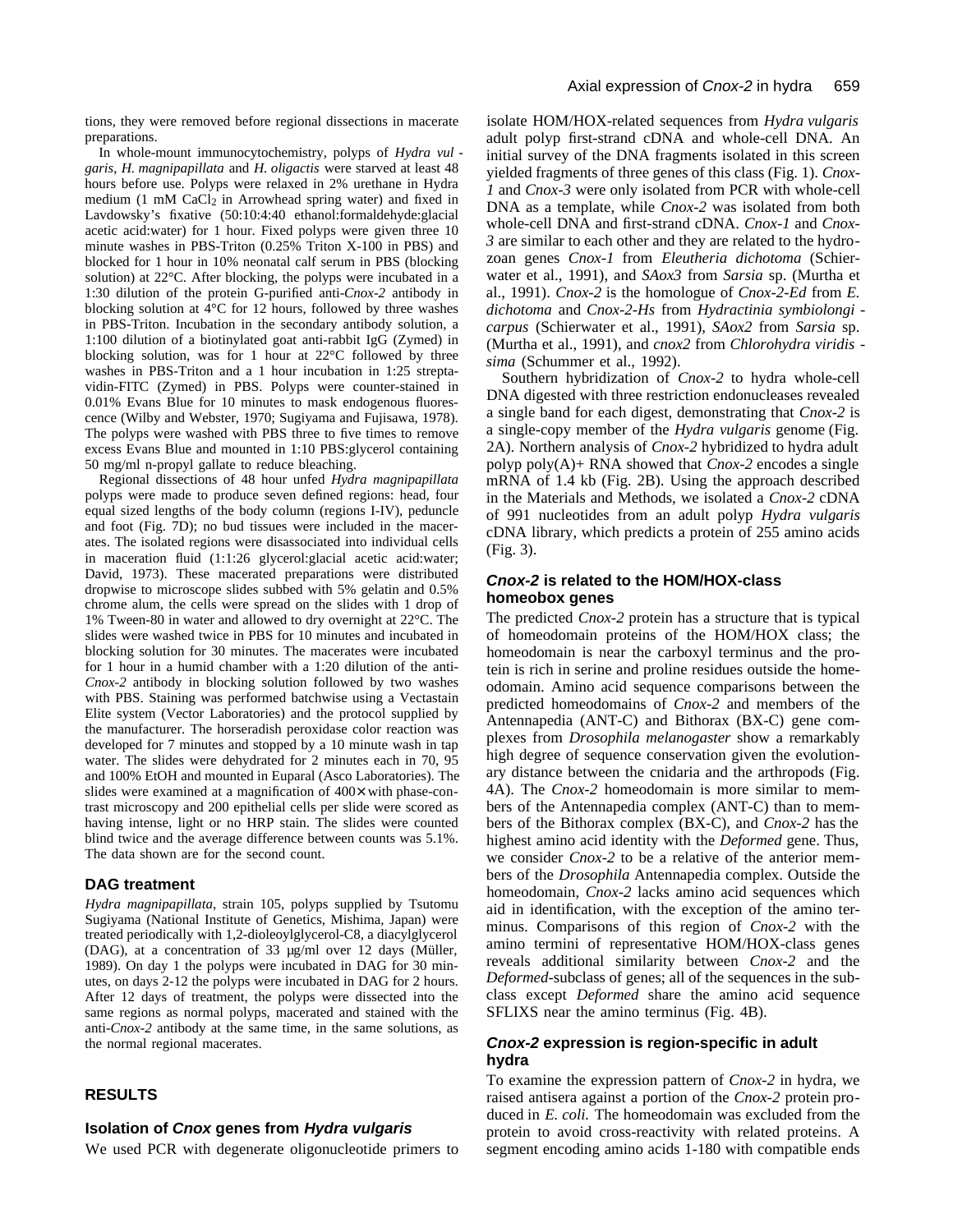#### 660 M. A. Shenk, H. R. Bode and R. E. Steele

| Antp      | yqtlelekefhFNRYLTRRRRIEIAHALCLTEROIKiwfqnrrmkwkk |
|-----------|--------------------------------------------------|
| Cnox-1    | --HF-KKE--T-LSKK-N-S-----                        |
| Cnox-2    | $N---S-L---O--AI-D---K-V-$                       |
| $C$ nox-3 | --HF-KKE--A-L-KH-N-S-----                        |

**Fig. 1.** Predicted amino acid sequences of three *Cnox* gene fragments isolated from *Hydra vulgaris* whole-cell DNA or cDNA by PCR. The sequence of a portion of the *Antennapedia* homeodomain is given for comparison, dashes indicate identity with the *Antennapedia* sequence; the sequences encoded by the PCR primers are shown in lower case.

for cloning into the pET-3 (Studier et al., 1990) vector was generated by PCR from the original *Cnox-2* cDNA clone (Fig. 5A; see Methods). Bacteria containing the pT7Cnox-2 plasmid produced a doublet of proteins absent from cells containing the pET-3 vector without an insert (bands indicated by the arrows in Fig. 5B). The predicted relative molecular mass of the protein was  $19.5 \times 10^3$  *M*<sub>r</sub>; the two bands are 26.8 and 25.4×10<sup>3</sup> *M*r. This anomalous mobility in SDS-PAGE is likely due to the large number of proline residues in the protein (Fig. 3). The lower  $(25.4\times10^3 M_{\rm r})$  band may be due to proteolysis or premature termination. The two proteins could be recovered in a high speed pellet from lysed bacteria (Fig. 5B). Gel slices containing the two proteins were used to raise antibodies in three rabbits. To confirm that the antibodies recognize  $p30^{Cnox-2}$ , the complete



**Fig. 2.** Identification of *Cnox-2* DNA sequences and a *Cnox-2* transcript in *Hydra vulgaris*. (A) Hybridization to whole polyp DNA digested with *Eco*RI (lane 1), *Hin*dIII (lane 2), and *Pst*I (lane 3). (B) Hybridization to whole polyp poly $(A)$  + RNA; the arrows indicate the positions of *Xenopus laevis* ribosomal RNA standards. The 28S rRNA is 4110 nucleotides in length (Ware et al., 1983) and the 18S rRNA is 1825 nucleotides in length (Salim and Maden, 1981). The probe in both cases was a 500 bp fragment of *Cnox-2* excluding the homeobox.

protein was produced by translation in vitro and tested for cross-reaction with antiserum in an immunoprecipitation assay as described by Anderson and Blobel (1983). The IgG fraction of immune serum, but not the IgG fraction of preimmune serum, precipitated a protein of the expected size,  $29.5 \times 10^3$   $M_r$  (indicated by the arrow in Fig. 5C). The additional bands are probably due to premature translation termination, perhaps due to the unusual codon bias in hydra genes (Bosch et al., 1989; Fisher and Bode, 1989; Keppel and Schaller, 1991; Kurz et al., 1991).

As a further test of the specificity of the anti-*Cnox-2* antibodies, we used indirect immunofluoresence to determine whether the staining was confined to the nucleus, as expected for a transcription factor. In whole mounts of normal adult *Hydra vulgaris* polyps treated with immune sera from each of the three rabbits that were immunized, nuclei of epithelial cells and nuclei of large interstitial cells in the nematocyte differentiation pathway were stained (Fig. 6A, B). None of the corresponding preimmune sera gave any staining. The anti-*Cnox-2* antibodies also stained nuclei in *Hydra oligactis* (data not shown) and *H*. *magnipapillata* (see below). In all three species, we observed stained nuclei throughout the adult polyps and in developing buds; in each case, the body column of the polyp was intensely stained, with less intense staining in the head and especially in the tentacles. These data are consistent with the results of northern blots of RNA from the upper, middle and lower thirds of *Hydra vulgaris* polyps in which *Cnox-2* transcripts were detected in all three regions (data not shown). While it is still possible that the immune sera that we produced recognize some unknown hydra nuclear protein by chance, the combined data from the immunoprecipitation showing that antiserum recognizes the *Cnox-2* protein in vitro and the data from whole-mount immunocytochemistry showing that the three different antisera recognize a nuclear protein in three species of hydra, strongly suggest that the pattern of staining that we have observed reflects the distribution of the *Cnox-2* protein in hydra.

Pattern formation in hydra primarily involves epithelial cells (Rubin and Bode, 1982; Takano and Sugiyama, 1983, 1984; Nishimiya et al., 1986), for this reason, we focused our attention on the expression of *Cnox-2* in epithelial cells. To determine whether *Cnox-2* is expressed uniformly in epithelial cells along the body axis, we macerated defined regions of *Hydra magnipapillata* polyps. Maceration of hydra tissue yields a suspension of cells in which the cellular morphology is preserved so that individual cells may be identified (Fig. 6C, D; David, 1973). Before maceration, the polyps were dissected into seven regions: head, four body column segments of equal length (I-IV), peduncle and foot (Fig. 7D). The regional macerates were stained with the anti-*Cnox-2* antibody (see Methods), and the epithelial cells were counted blind and scored as having intense, light, or no nuclear stain (Fig. 6C, D).

The data from the analysis of the regional macerates show that the expression of *Cnox-2* is complex, with variation both in the intensity of staining of epithelial nuclei within regions and in the proportions of stained nuclei along the body axis. Essentially all of the epithelial cells of the foot and body column are stained (Fig. 7A), and up to 90% are stained intensely (solid line, Fig. 7A), indicating a high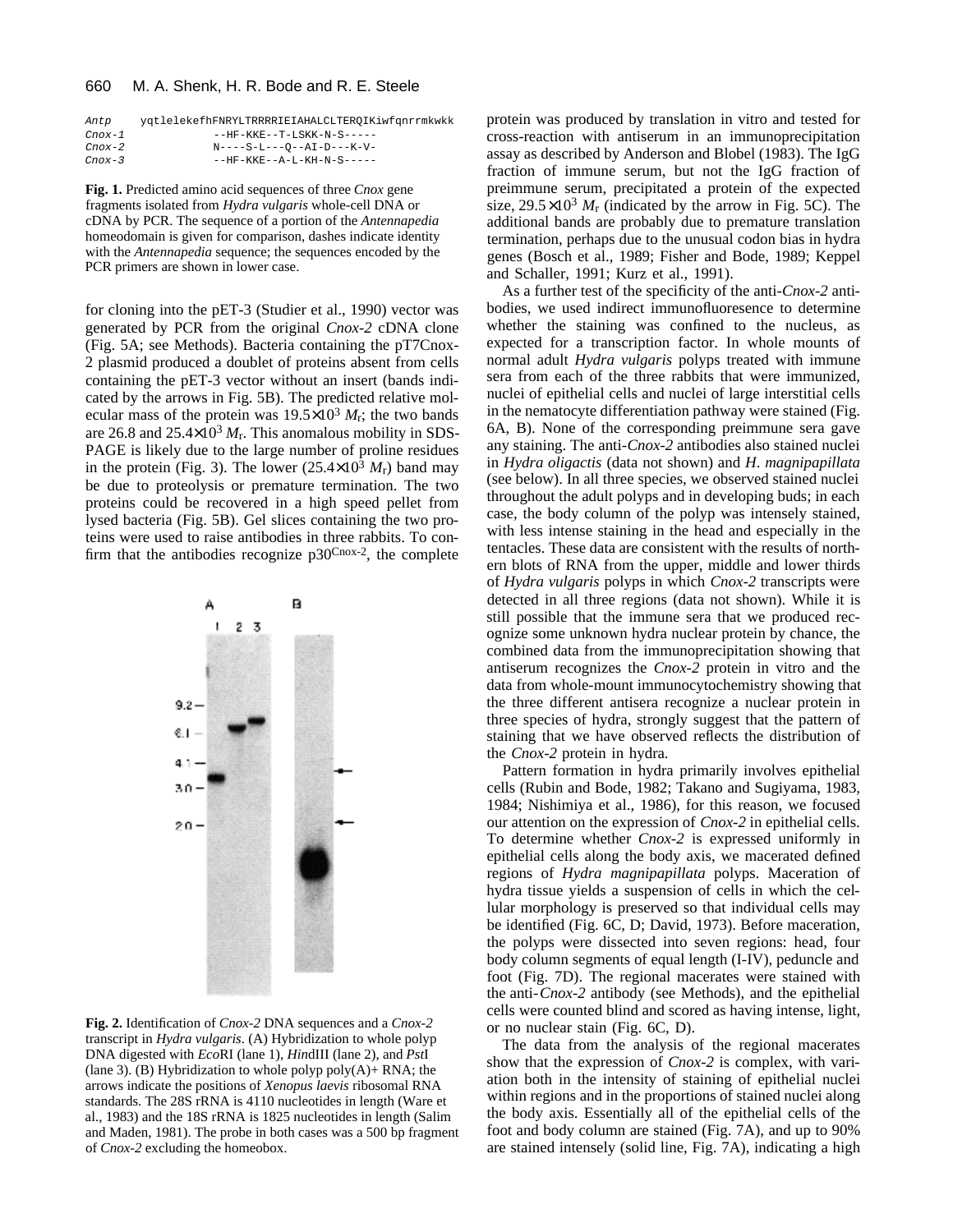| 1<br>$\mathbf{1}$ | L<br>S<br>$\mathbf F$<br>I<br>$\mathbb D$<br>S<br>L<br>I<br>H<br>E.<br>K<br>Y<br>М<br>S<br>Т<br>E.<br>К<br>GAATTCCGAATGTCTACTTCGTTTTTAATAGATTCTCTAATACATGAAAAAGAAAAGTAT                                                      | 17<br>60   |
|-------------------|------------------------------------------------------------------------------------------------------------------------------------------------------------------------------------------------------------------------------|------------|
| 18<br>61          | T<br>S<br>$\mathbf F$<br>S<br>S<br>K<br>I<br>$\circ$<br>P<br>G<br>L<br>F<br>R<br>E<br>P<br>P<br>D<br>$\mathbb R$<br>R<br>O<br>AAGATACGGCAGCAGCCTGGAACATCTTTTTTATTTCGTGAATCATCTCCTCCAGATCGA                                   | 37<br>120  |
| 38<br>121         | S<br>$\mathbb P$<br>S<br>Y<br>S<br>$\mathsf{P}$<br>G<br>A<br>S<br>T.<br>$\mathbb R$<br>Y<br>S<br>N<br>S<br>S<br>S<br>$\mathbb{R}$<br>M<br>P<br>TCGCCGAGTTATTCACCCGGTGCGTCAATGATTAGATATTCCAATTCTTCTTCTCCAAGA                  | 57<br>180  |
| 58<br>181         | S<br>т.<br>D<br>S<br>P<br>T.<br>N<br>P<br>T.<br>D<br>R<br>H<br>P<br>T.<br>E.<br>R<br>$\overline{V}$<br>H<br>V<br>$\Omega$<br>AGTTTAGATTCACCTATAAATCCATTGGATCGACACCCTCTTGAAAGAGTACATCAAGTA                                    | 77<br>240  |
| 78<br>241         | S<br>$\mathcal{C}$<br>$\mathbb P$<br>S<br>C<br>V<br>М<br>$\mathbb R$<br>G<br>М<br>N<br>C<br>C<br>R<br>P<br>P<br>Α<br>V<br>P<br>O<br>GTTAGTTGTATGAGAGGACCTTCGATGTGTAATTGTTGTCGGCCTCCGGCTGTTCAACCT                             | 97<br>300  |
| 98<br>301         | C<br>T.<br>$\mathbf{V}$<br>$\mathcal{C}$<br>F.<br>$\mathsf{P}$<br>$\mathbb{R}$<br>F.<br>$\mathsf{P}$<br>G<br>E.<br>G<br>T<br>S<br>S<br>Y<br>Y<br>М<br>O<br>P<br>ATGTGTACAGTATGTGAACCTAGGGAACCAGGTGAAGGTACCTCTTCACAATATCCTTAT | 117<br>360 |
| 118<br>361        | T.<br>R<br>E.<br>$\mathbf{p}$<br>H<br>E.<br>H<br>T<br>$\mathbb{R}$<br>G<br>L.<br>Y<br>G<br>N<br>D<br>R<br>S<br>R<br>L.<br>F<br>ACCCGCGAACCTCATGAGCATACAAGAGGCTTGTATGGAAATGATAGATCAAGACTTTTT                                  | 137<br>420 |
| 138<br>421        | Y<br>P<br>I<br>T.<br>S<br>$\mathbb P$<br>L<br>H<br>G<br>O<br>$\mathbb{R}$<br>Α<br>O<br>F<br>S<br>P<br>N<br>$\mathbf{V}$<br>Y<br>D<br>CCAATATTATCACCTTTACACGGGCAAAGAGCGCAGTTTTCCCCGAATTACGTTTACGAT                            | 157<br>480 |
| 158<br>481        | E.<br>H<br>T<br>T.<br>L.<br>R<br>Η<br>S<br>R<br>$\circ$<br>L<br>$\circ$<br>L<br>$\circ$<br>H<br>O<br>E<br>F.<br>D<br>T.<br>TTGGAACTTCGTCATTCCCGTCAACTTCAACTGCAACACCAAGAACACGAAACAGATCTT                                      | 177<br>540 |
| 178<br>541        | Y<br>G<br>К<br>S<br>K<br>R<br>T<br>R<br>T<br>A<br>Y<br>т<br>S<br>T.<br>L.<br>L.<br>F.<br>т.<br>F.<br>O<br>TACGGAAAATCTAAACGCATTCGAACCGCGTATACTAGCATTCAGTTACTTGAACTTGAA                                                       | 197<br>600 |
| 198<br>601        | K<br>E<br>F<br>$\circ$<br>N<br>N<br>R<br>Υ<br>L<br>S<br>R<br>L<br>R<br>R<br>I<br>$\circ$<br>I<br>Α<br>Α<br>I<br>AAAGAGTTTCAAAATAATCGTTATCTTTCGAGATTACGGAGAATCCAGATAGCTGCTATT                                                 | 217<br>660 |
| 218<br>661        | K<br>I<br>$\mathbb{R}$<br>V<br>T.<br>D<br>T.<br>т<br>F.<br>К<br>O<br>V<br>W<br>F<br>O<br>N<br>R<br>К<br>W<br>K<br>CTCGATCTAACAGAAAAACAAGTTAAAATATGGTTTCAAAATCGACGTGTAAAATGGAAA                                               | 237<br>720 |
| 238<br>721        | К<br>К<br>G<br>Y<br>S<br>Υ<br>S<br>$\mathbb P$<br>T<br>G<br>S<br>P<br>S<br>P<br>E.<br>$^\star$<br>K<br>D<br>O<br>AAAGATAAGAAAGGATATAGCTATTCCCCTACTGGAAGTCCGCAATCTCCAGAATAACTA                                                | 255<br>780 |
| 781               | CCGGTTTTCTTTCTCAAAAGTTCTTCTGCATCTTTCAAAACGAAGATATTTTTTTATAAA                                                                                                                                                                 | 840        |
| 841<br>901        | AACAAACGATATTAAAATGATTTCCCATAGTCATTTTATAATATGTACATAAAAATTCAT<br>CAATAATTTATTCATCTTTTACGACATTTTTTTGTTTATCTTTGTATACTGAAACTTTAT                                                                                                 | 900<br>960 |
|                   |                                                                                                                                                                                                                              |            |

961 TTTCAGGTGAAGCGTAAGTTGTTCCGAATTC 991

level of *Cnox-2* expression in the foot and body column. There is a sharp reduction of labeling in the head; the cells are either lightly stained (56%) or unstained (44%; Fig. 7A).

#### **Diacylglycerol treatment alters Cnox-2 expression along the body axis**

If *Cnox-2* is expressed differentially in epithelial cells in the body column relative to cells in the head as our whole mounts and macerates of normal polyps have shown, then polyps in which body column tissue has been converted to head tissue should have an altered pattern of *Cnox-2* expression. Müller (1989) has shown that periodic treatment of *Hydra magnipapillata* polyps with diacylglycerol (DAG) results in the ectopic appearance of head structures, tentacles and complete secondary heads, in the body column of the polyps. In addition, excision of the gastric region of the body columns of treated animals results in doubleheaded regenerates, instead of regenerates with a head and foot in the same tissue orientation as the head and foot before excision (Müller, 1989). These data indicate that DAG treatment makes the excised tissue head-like.

We treated *Hydra magnipapillata* polyps with DAG to assay for altered expression of *Cnox-2*. After 6 days of treatment, 20 polyps were bisected below the head and above

**Fig. 3.** DNA and predicted amino acid sequence of *Cnox-2*. The DNA sequence encoding the homeodomain is doubly underlined. The underlined nucleotides at the beginning of the sequence are derived from a synthetic *Eco*RI linker (GGAATTCC) added to the cDNA prior to cloning in gt11. The underlined *Eco*RI site at the end of the sequence is not derived from a linker and is presumably an authentic *Eco*RI site in the clone which escaped methylation by *Eco*RI methylase during cDNA library preparation. The *Cnox-2* DNA sequence has been deposited in the GenBank/EMBL database under accession number M62870.

the peduncle and the resulting body column segments were assayed for altered head regeneration. 9 of 20 (45%) isolated body columns regenerated heads at both ends. After 12 days of treatment, many polyps had ectopic tentacles in the lower body column (region III; Fig. 7D), further indicating an effect of the DAG treatment on the axial patterning of the polyps. At the end of the DAG treatment, polyps that lacked ectopic tentacles were dissected into the same seven regions as normal polyps (see above), macerated and stained with the anti-*Cnox-2* antibody.

Our data show that the *Cnox-2* expression pattern is significantly altered by DAG treatment. Intensely stained cells (solid line, Fig. 7B) predominate in the lower body column; region IV, the peduncle and the foot. Above region IV, the majority of epithelial cells are either lightly stained or unstained. The sharp decrease in intensely stained nuclei in region III corresponds to the position of ectopic tentacles in some DAG-treated polyps (Fig. 7B). A comparison of the distributions of intensely stained cells in normal and DAG macerates indicates that DAG treatment has shifted the boundary of high-level expression of *Cnox-2* toward the foot (Fig. 7C). These data clearly show that the region of high *Cnox-2* expression is shifted toward the foot as the head-like region expands footward in DAG-treated polyps.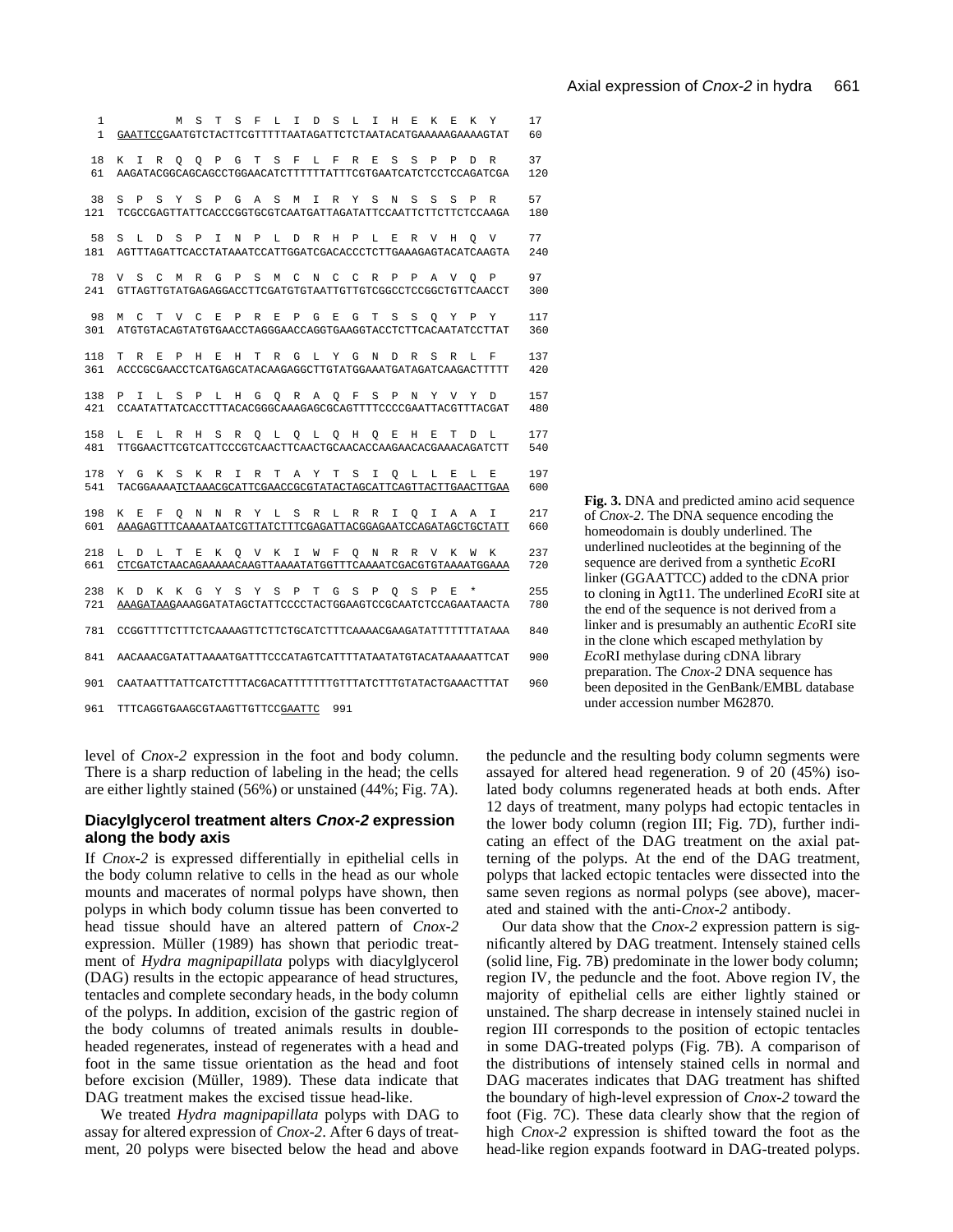|  |  | 662 M. A. Shenk, H. R. Bode and R. E. Steele |  |  |  |  |  |
|--|--|----------------------------------------------|--|--|--|--|--|
|--|--|----------------------------------------------|--|--|--|--|--|

#### A

| Dfd<br>$Cnox-2$        | PKRORTAYTRHOILELEKEFHYNRYLTRRRRIEIAHTLVLSEROIKIWFONRRMKWKKDN<br>.<br>SKRIRTAYTSIOLLELEKEFONNRYLSRLRRIOIAAILDLTEKOVKIWFONRRVKWKKDK                                           | 42/60 | $ANT-C$  |
|------------------------|-----------------------------------------------------------------------------------------------------------------------------------------------------------------------------|-------|----------|
| p b<br>$C$ no $x-2$    | PRRLRTAYTNPOLLELEKEFHFNKYLCRPRRIEIAASLELTEROVKVWFONRRMKHKROT<br>.<br>SKRIRTAYTSIOLLELEKEFQNNRYLSRLRRIQIAAILDLTEKQVKIWFQNRRVKWKKDK                                           | 40/60 | $ANT-C$  |
| Scr<br>$Cnox-2$        | TKRORTSYTRYOTLELEKEFHFNRYLTRRRRIEIAHALCLTEROIKIWFONRRMKLKKEH<br>SKRIRTAYTSIOLLELEKEFQNNRYLSRLRRIQIAAILDLTEKQVKIWFQNRRVKWKKDK                                                | 40/60 | $ANT-C$  |
| Antp<br>$Cnox-2$       | RKRGROTYTRYOTLELEKEFHFNRYLTRRRRIEIAHALCLTEROIKIWFONRRMKWKKEN<br>$\Box$<br>SKRIRTAYTSIOLLELEKEFONNRYLSRLRRIOIAAILDLTEKOVKIWFONRRVKWKKDK                                      | 40/60 | $ANT-C$  |
| 1ab<br>$C$ no $x-2$    | NNSGRTNFTNKOLTELEKEFHFNRYLTRARRIEIANTLOLNETOVKIWFONRRMKOKKRV<br>$\mathbf{L}$<br>SKRIRTAYTSIOLLELEKEFONNRYLSRLRRIOIAAILDLTEKOVKIWFONRRVKWKKDK                                | 37/60 | $ANT-C$  |
| $Abd-A$<br>$Cnox-2$    | RRRGROTYTRFOTLELEKEFHFNHYLTRRRRIEIAHALCLTEROIKIWFONRRMKLKKEL<br>SKRIRTAYTSIOLLELEKEFONNRYLSRLRRIOIAAILDLTEKOVKIWFONRRVKWKKDK                                                | 37/60 | $BX - C$ |
| <b>Ubx</b><br>$Cnox-2$ | RRRGROTYTRYOTLELEKEFHTNHYLTRRRRIEMAHALCLTEROIKIWFONRRMKLKKEI<br>$\frac{1}{2}$<br>$1$ 111 1<br>,,,,,,,,,,,,,<br>SKRIRTAYTSIOLLELEKEFONNRYLSRLRRIOIAAILDLTEKOVKIWFONRRVKWKKDK | 36/60 | $BX - C$ |
| $Abd-B$<br>$Cnox-2$    | VRKKRKPYSKFOTLELEKEFLFNAYVSKOKRWELARNLOLTEROVKIWFONRRMKNKKNS<br>,,,,,,<br>$\perp$<br>SKRIRTAYTSIOLLELEKEFONNRYLSRLRRIOIAAILDLTEKOVKIWFONRRVKWKKDK                           | 32/60 | $BX - C$ |

B

| Antp          | MTMSTNNCESMT-SYFTNS |
|---------------|---------------------|
| $Hox-1.1$     | MSSSYYVNA           |
| $Xh$ ox - 36  | MTSSYYVSA           |
| $0$ uox- $1$  | MSSSYYVNA           |
|               |                     |
| Scr           | MDPDCFAMSSYOFVNS    |
| $Hox-2.1$     | MS-SYFVNS           |
| $Hox-1.3$     | MS-SYFVNS           |
|               |                     |
| Dfd           | MS-SFLMGY           |
| $Hox-1.4$     | MTMS-SFLINS         |
| $Hox-2.6$     | MAMS-SFLINS         |
| $Xh$ ox-1 $A$ | MRMS-SFLISS         |
| $C$ nox-2     | MSTSFLIDS           |
|               |                     |

# **DISCUSSION**

We have isolated a gene, *Cnox-2*, from *Hydra vulgaris* that is a relative of HOM/HOX-class homeobox genes; *Cnox-2* is most closely related to the anterior members of the Antennapedia complex (ANT-C) in *Drosophila*, and by extension *Cnox-2* is related to the homologous HOX genes in the vertebrates. Hydra is a member of the phylum Cnidaria, one of the oldest phyla of animals. The fact that HOM/HOX-class genes have been conserved over the hundreds of millions of years that separate the cnidaria and the chordates suggests that the functions performed by homeobox genes may be required by all multicellular animals.

It is not currently possible to address the question of whether the HOM/HOX gene complex has also been conserved from the cnidaria to the chordates. The fact that the gene complex arose before the divergence of the nematodes from the metazoan mainline (Burglin et al., 1991; Kenyon and Wang, 1991) suggests that the original gene complex arose early in animal evolution. We and other groups have isolated additional HOM/HOX-related gene fragments from

|   | Fig. 4. Comparison of Cnox-2               |
|---|--------------------------------------------|
|   | protein sequences with other               |
|   | homeobox protein sequences. (A)            |
| J | Alignment of the homeobox                  |
|   | sequence from Cnox-2 with the              |
|   | homeoboxes of the genes from the           |
| J | Drosophila melanogaster                    |
|   | Antennapedia (ANT-C) and                   |
|   | Bithorax (BX-C) complexes. All of          |
| J | the sequences except that of <i>pb</i> are |
|   | taken from Scott et al. (1989); the pb     |
|   | sequence is from Cribbs et al.             |
| J | (1992). Vertical lines indicate            |
|   | identical amino acids. The number          |
|   | of identities out of the 60 amino          |
| J | acids is indicated to the right of each    |
|   | alignment. (B) Comparison of the           |
|   | putative amino terminus of the             |
|   | Cnox-2 protein sequence shown in           |
|   | Fig. 3 and the amino termini of the        |
|   | protein sequences predicted from           |
|   | several examples of Antennapedia-          |
|   | related (Hox-1.1, Xhox-36, Quox-1,         |
|   | Antp), Scr-related (Scr, Hox-2.1,          |
|   | Hox-1.3), and Deformed-related             |
|   | $(Dfd, Hox-1.4, Hox-2.6, Xhox-1A)$         |
|   | genes. A gap is introduced into some       |
|   | of the sequences to improve the            |
|   | alignment. The sources of the amino        |
|   | terminal sequences are as follows:         |
|   | Scr (LeMotte et al., 1989), Hox-2.1        |
|   | (Krumlauf et al., 1987), Hox-1.3           |
|   | (Oldenwald et al., 1987; Fibi et al.,      |
|   | 1988), Hox-1.1 (Kessel et al., 1987),      |
|   | Xhox-36 (Condie and Harland,               |
|   | 1987), Quox-1 (Xue et al., 1991),          |
|   | Antennapedia (Schneuwly et al.,            |
|   | 1986), Deformed (Regulski et al.,          |
|   | 1987), Hox-1.4 (Galliot et al., 1989),     |
|   | Hox-2.6 (Graham et al., 1988), and         |
|   | Xhox-1A (Harvey et al., 1986).             |

a variety of cnidarians (Fig. 1; Schierwater et al., 1991; Murtha et al., 1991; Schummer et al., 1992); it is therefore possible that the cnidarian genes are contained in a gene complex. Additional data on the genomic organization of HOM/HOX genes in the cnidaria should be of considerable importance in understanding the origins and functions of HOM/HOX-class genes.

Many of the HOM/HOX genes are expressed in specific regions of developing embryos where they presumably mediate region-specific gene transcription. Our expression data suggest that *Cnox-2* may have a similar function in hydra. We have shown that the p30Cnox-2 protein is expressed in a region-specific pattern along the body axis in adult hydra epithelia, with a high level of expression in the foot and body column and a low level of expression in the head. Our results differ from the only other study of cnidarian homeobox gene expression to date. Schummer et al. (1992) used a reverse-transcription PCR assay to determine the level of mRNA in regenerating heads and in the gastric region of a mutant strain of *Chlorohydra viridissima* for the *Cnox-2* homologue in this species. They found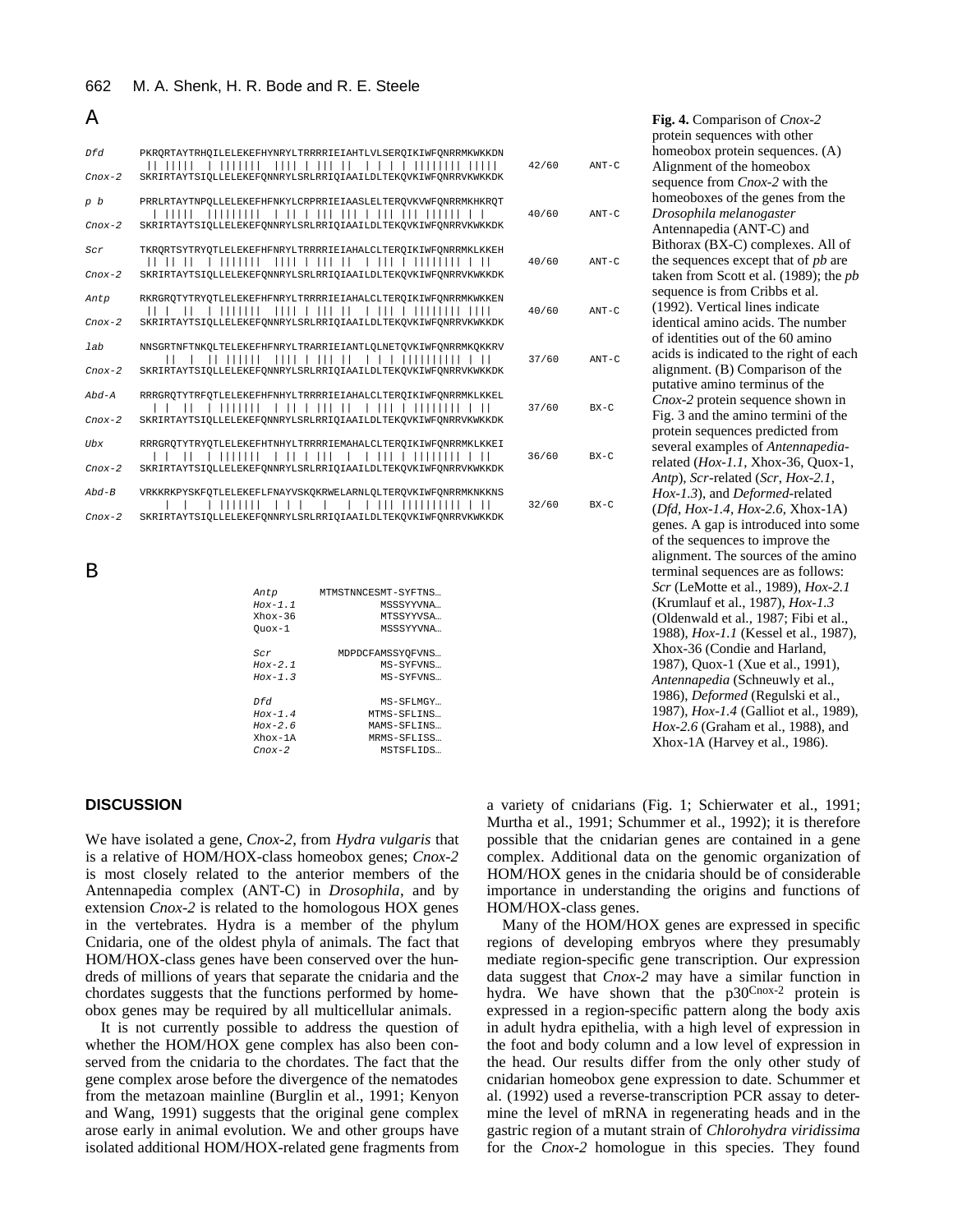



immunoprecipitation of *Cnox-2* protein translated in vitro. (A) Structure of pT7Cnox-2, a plasmid containing a partial *Cnox-2* cDNA in the vector pET-3 (Studier et al., 1990). (B) Synthesis and partial purification of recombinant p20Cnox-2 protein; the arrows indicate the *Cnox-2* protein. Lane 1, lysate from induced cells transformed with pET-3 plasmid without an insert; lane 2, lysate from induced cells transformed with the pT7Cnox-2 plasmid; lane 3, proteins in a 100,000 *g* pellet from lysate of induced cells transformed with pT7Cnox-2. (C) Immunoprecipitation of p30Cnox-2 produced by translation of synthetic *Cnox-2* RNA in a rabbit reticulocyte lysate; the arrow indicates the *Cnox-2* protein. Lane 1, no RNA + preimmune IgG; lane 2, no RNA + immune IgG; lane 3, *Cnox-2* RNA + preimmune IgG; lane 4, *Cnox-2* RNA + immune IgG.

slightly higher levels of *Cnox-2* mRNA in the regenerating head than in the body column. Since it is difficult to compare directly mRNA levels in a regenerating polyp of one species to the distribution of protein in a normal adult polyp in another species, we are not currently able to reconcile these discrepant results. In addition, Schummer et al. used a mutant strain of hydra in which head patterning is altered. This further complicates comparison of our results with theirs. Future experiments on the distribution of the *Cnox-2* protein in regenerating polyps may help clarify this issue.

The maceration technique that we used to examine *Cnox-2* expression revealed unexpected complexity in *Cnox-2* expression within regions along the axis of polyps. Because maceration allows us to isolate, identify and quantitate the staining of individual cells, we were able to detect differences in the intensity of *Cnox-2* expression in epithelial cells. Within most regions of the polyp, there is a range of expression in epithelial cells from very high levels of *Cnox-2* in some cells to undetectable levels of *Cnox-2* in other cells. The regional pattern of expression which we have shown, reflects the proportions of cells of varying intensities in each region rather than uniform expression in all cells within a given region. *Cnox-2* is the only homeobox gene whose expression pattern has been examined at this level of resolution. Thus, we are unable to determine whether this level of complexity in expression might be a general feature of homeobox gene expression or might be unique to hydra.

The axial expression pattern of *Cnox-2* is similar to the broad zones of expression of HOM/HOX-class genes in the mouse and in nematodes. In nematodes, the *mab-5* gene is expressed in cells along the anterior-posterior axis from the middle of the animal to the posterior (Kenyon and Wang, 1991; Salser and Kenyon, 1992). In the mouse embryo, many of the HOX genes are expressed from the posterior end of the animal up to a unique anterior border for each gene (see reviews by Holland and Hogan, 1988; Kessel and Gruss, 1990). While the border at the upper end of the region of expression is not absolute in hydra as it is in the mouse, the expression pattern of *Cnox-2* is similar to the general pattern of the mouse genes: *Cnox-2* expression is high from one end, the foot, up to a sharp boundary in the upper body column, and expression is low in the head. The apparent conservation of broad patterns of homeobox gene expression in hydra, nematodes and vertebrates suggests that the ancestral HOM/HOX homeobox genes may also have been expressed in broad regions.

The expression of *Cnox-2* in adult polyps is dynamic, not static, because hydra polyps undergo pattern formation continuously. Cells in the body column are always dividing and the tissues are displaced from the mid-gastric region toward the head and the foot, and into buds (Campbell, 1967). The polyps do not increase in size as cells are either sloughed off at the extremities or displaced into buds. Despite this production and loss of cells, the axial pattern of the polyp is maintained; that is, the structures and the relative positions of the head and foot are fixed. As a consequence of this continual tissue displacement, every epithelial cell is constantly changing location either up or down the axis of the animal. Epithelial cells that are displaced into the head lose high-level expression of *Cnox-2* while cells that are displaced into the foot retain high-level *Cnox-2* expression. Hence, the level of *Cnox-2* in a given epithelial cell is not fixed, but rather is adjusted as the cell changes location.

Our experimental manipulation of hydra axial patterning with diacylglycerol (DAG) suggests that the regulation of *Cnox-2* expression is related to the axial patterning system of hydra. Treatment of *Hydra magnipapillata* polyps with DAG converts body column tissue into head-like tissue (Müller, 1989). Correspondingly, treated animals lack highlevel *Cnox-2* expression in these head-like regions. After 6 days of DAG treatment 45% of the polyps that we assayed regenerated double heads and, after 12 days of treatment, greater than 70% of the treated polyps had ectopic tenta-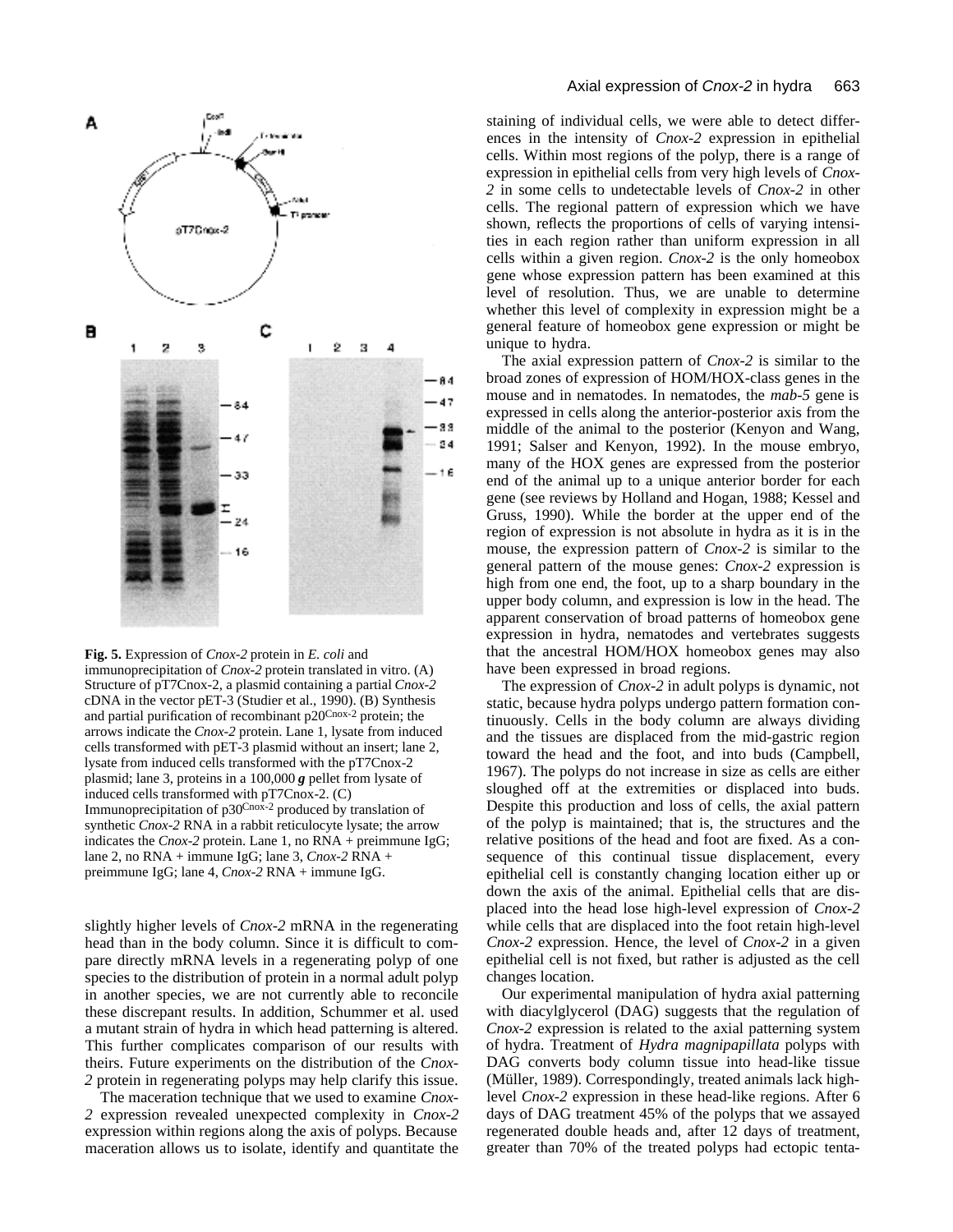

**Fig. 6.** Detection of *Cnox-2* protein in nuclei from *Hydra magnipapillata* whole mounts and macerates. (A) Representative view of indirect immunofluoresence in the foot and lower peduncle of a whole mount stained with protein G-purified anti-*Cnox-2* antibody. The specimen is oriented with the foot at the bottom of the panel; immunoreactive nuclei are stained green, non-reactive material is stained red. (B) Representative view of a whole-mount body column oriented and stained as in panel A. (C) Epithelial cells from a macerated polyp stained with preimmune serum and detected with horseradish peroxidase staining. (D) Epithelial cells from a macerated polyp stained with protein G-purified anti-*Cnox-2* antibody and detected with HRP. Three of the cells shown have intense nuclear staining, the cell at the upper right has light staining. Cells that lack the *Cnox-2* protein are indistinguishable from cells stained with preimmune serum, as in C.

cles in the III and IV region of the lower body column (Fig. 7D), indicating that the DAG treatment had produced an expansion of the head positional value to include the majority of the body column of the polyp. A comparison of the distributions of intensely stained epithelial nuclei, which indicates high-level *Cnox-2* expression, in normal and DAG-treated polyps shows that in DAG animals there is a low level of *Cnox-2* expression in the head and regions I, II and III in the body column, and normal levels of expression from region IV to the foot (Fig. 7C). In terms of *Cnox-2* expression, DAG-treated polyps have the following positional profile from head to foot: head, I, I/II, head, I, II/III, IV/foot. Clearly *Cnox-2* expression is regulated in response to axial positional cues.

Hydra axial pattern formation has been explained by a series of activation and inhibition gradients emanating from the head and the foot (MacWilliams, 1983a,b; Bode and Bode, 1984). A simple model to explain the axial expression pattern of *Cnox-2* based on developmental gradients requires two opposing signals, a positive signal from the foot and a negative signal from the head (Fig. 8). The positive signal from the foot would activate high-level *Cnox-2* expression and the negative signal from the head would repress *Cnox-2*, in opposition to the foot signal. To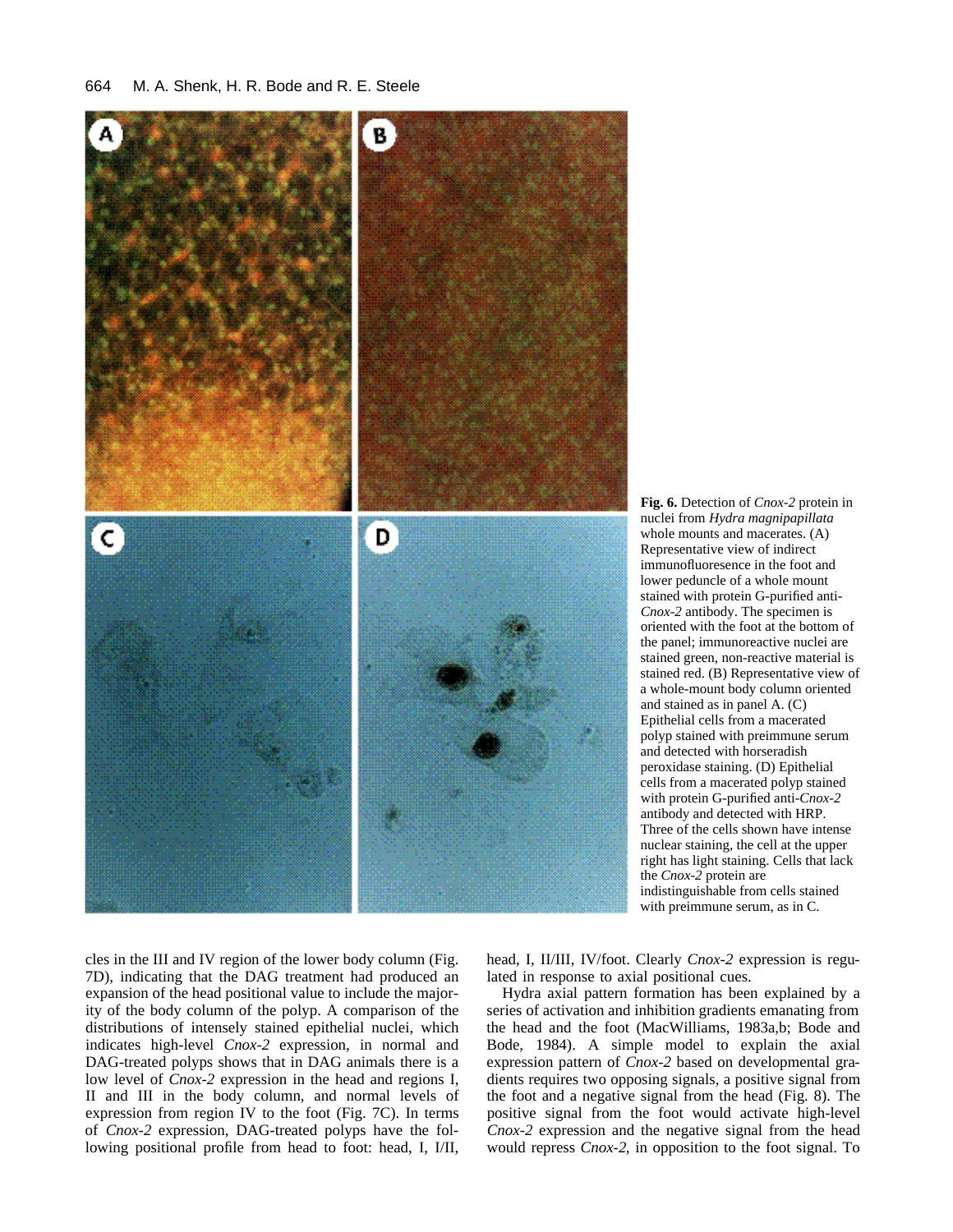

Fig. 7. Regional expression of the p30<sup>Cnox-2</sup> protein in normal and DAG-treated adult *Hydra magnipapillata*. Macerates were stained with anti-*Cnox-2* antibody and scored for intensity of staining. (A) Distribution of intensely stained (solid line), lightly stained (dashed line) and unstained (dotted line) epithelial nuclei along the body column of normal polyps. (B) Distribution of intensely stained (solid line), lightly stained (dashed line) and unstained (dotted line) epithelial nuclei along the body column of DAGtreated polyps. (C) Comparison of the distributions of intensely stained nuclei in normal (solid line) and DAG-treated (dashed line) polyps. (D) Diagram of an *H*. *magnipapillata* polyp showing the regions which were isolated and macerated.

foot signal is repressed. Other examples of sharp boundaries in hydra polyps include the distributions of FMR-Famide-like immunoreactive neurons and the expression pattern of the TS-19 antigen (Koizumi and Bode, 1986; Bode et al., 1988).

Our observations on the effects of DAG on *Cnox-2* expression suggest that the negative signal regulating *Cnox-2* is transduced by a pathway involving protein kinase C; we currently have no experimental evidence on the nature of the proposed positive regulatory signal. There is no way to determine from the present data whether the negative regulation of *Cnox-2* is direct or indirect. If the regulation is direct, the simplest hypothesis is that *Cnox-2* expression is regulated by a pathway in which a ligand binds to a receptor on epithelial cells, which stimulates protein kinase C, which in turn activates a pathway that turns off transcription of *Cnox-2*. The proposed *Cnox-2* pathway is the only homeobox gene regulatory pathway that appears to involve protein kinase C.

In conclusion, we have shown that *Cnox-2* is a cnidarian relative of HOM/HOX-class homeobox genes, that *Cnox-2* is expressed in adult polyps in a pattern consistent with a role in axial pattern formation, that *Cnox-2* expression is altered by experimental manipulation of hydra axial patterning and that *Cnox-2* expression may be regulated by a signal transduction pathway involving protein kinase C. Our results clearly show that the HOM/HOX



achieve the sharp transition in *Cnox-2* expression levels between the upper body column and the head (dashed line, Fig. 8), we propose that the inhibitory signal has a threshold of activity; above the threshold the activation by the

**Fig. 8.** A model of regulation of *Cnox-2* expression by developmental gradients. The dashed line indicates high-level *Cnox-2* expression. The curve with the plus sign indicates the distribution of a positive regulatory signal released by the foot. The curve with the minus sign indicates the distribution of a negative regulatory signal released by the head.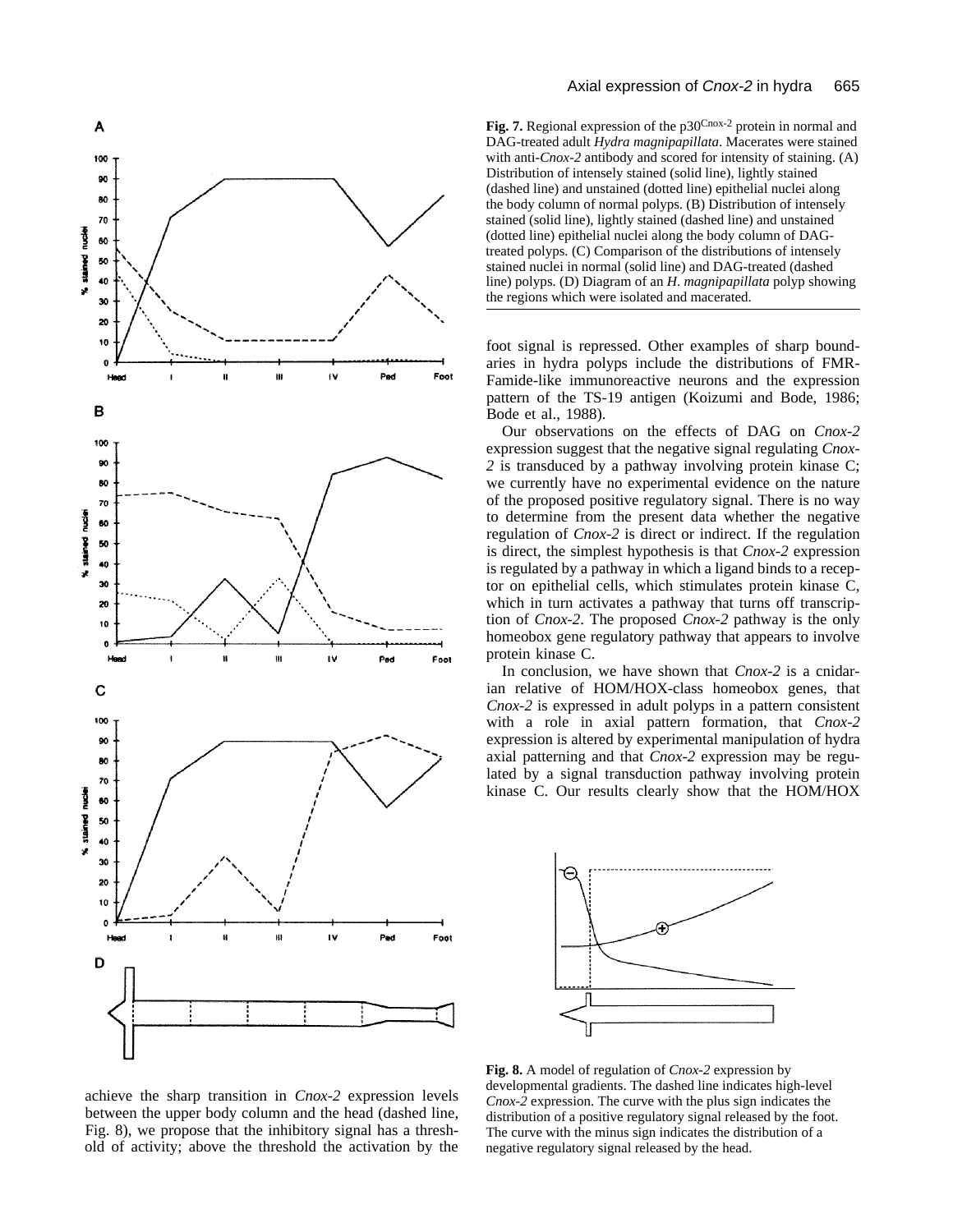genes must have arisen very early in animal evolution, perhaps indicating that the genes are required by all multicellular animals. Our data on the expression pattern of *Cnox-2* in combination with the expression patterns of HOM/HOX genes in nematodes and chordates, suggests that the original function of HOM/HOX-class genes may have been to specify the identity of broad regions in developing embryos.

We thank Lydia Gee for expert technical help. We are especially grateful to Mike Murtha, Matt Dick, Bernd Schierwater, Frank Ruddle and Leo Buss for providing the sequences of their PCR primers and to them, Michèl Schummer, Imke Scheurlen, Chica Schaller and Brigitte Galliot for the free exchange of unpublished results. We thank Thomas Bosch for advice about inverse PCR and Doug Fisher for the cDNA library, poly(A)+ RNA, and first-strand cDNA. This work was supported by grants to R. E. S. from the National Science Foundation (DCB-8905156) and the March of Dimes Birth Defects Foundation (1-1191), to H.R.B. from the National Institutes of Health (HD24511), and to R. E. S. and H. R. B. from National Institutes of Health (HD27173). M. A. S. was supported by a training grant from the National Institutes of Health (HD07029).

#### **REFERENCES**

- **Akam, M.** (1989). *Hox* and HOM: homologous gene clusters in insects and vertebrates. *Cell* **57**, 347-349.
- **Åkerström, B. and Björck, L.**(1986). A physicochemical study of protein G, a molecule with unique Immunoglobulin G-binding properties. *J. Biol. Chem.* **261**, 10240-10247.
- **Anderson, D. J. and Blobel, G.** (1983). Immunoprecipitation of proteins from cell-free translations. *Meth. Enzymol.* **96**, 111-120.
- **Björck, L. and Kronvall, G.** (1984). Purification and some properties of streptococcal protein G, a novel IgG-binding reagent. *J. Immunol.* **133**, 969-974.
- **Bode, P. M., Awad, T. A., Koizumi, O., Nakashima, Y., Grimmelikhuijzen, C. J. and Bode, H. R.** (1988). Development of the two-part pattern during regeneration of the head in hydra. *Development* **102**, 223-235.
- **Bode, P. M. and Bode, H. R.** (1984). Patterning in Hydra. In *Pattern Formation, A Primer in Developmental Biology*. (eds. Malacinski, G. M. and Bryant, S. V.), pp. 213-241, New York: Macmillan.
- **Bosch, T. C. G., Unger, T. F., Fisher, D. A. and Steele, R. E.** (1989). Structure and expression of *STK*, a *src*-related gene in the simple metazoan *Hydra attenuata*. *Mol. Cell. Biol.* **9**, 4141-4151.
- **Burglin, T. R., Ruvkun, G., Coulson, A., Hawkins, N. C., McGhee, J. D., Schaller, D., Wittman, C., Muller, F. and Waterston, R. H.** (1991). Nematode homeobox cluster. *Nature* **351**, 703.
- **Campbell, R.** (1967). Tissue dynamics of steady-state growth in *Hydra littoralis*. II. Patterns of tissue movement. *J. Morph.* **121**, 19-28.
- **Condie, B. G. and Harland, R. M.** (1987). Posterior expression of a homeobox gene in early *Xenopus* embryos. *Development* **101**, 93-105.
- **Cribbs, D. L., Pultz, M. A., Johnson, D., Mazzulla, M. and Kaufman, T. C.** (1992). Structural complexity and evolutionary conservation of the *Drosophila* homeotic gene *proboscipedia*. *EMBO J.* **11**, 1437-1449.
- **David, C. N.**(1973). A quantitative method for maceration of *Hydra* tissue. *Wilhelm Roux Arch. EntwMech. Org.* **171**, 259-268.
- **Davis, R. W., Thomas, M., Cameron, J., John, T. P. S., Scherer, S. and** Padgett, R. A. (1980). Rapid DNA isolations for enzymatic and hybridization analysis. *Meth. Enzymol.* **65**, 404-411.
- **Ey, P. L., Prowse, S. J. and Jenkin, C. R.** (1978). Isolation of pure  $\lg G_1$ ,  $IgG_{2a}$ , and  $IgG_{2b}$  immunoglobulins from mouse serum using protein A-Sepharose. *Biochemistry* **15**, 429-436.
- **Feinberg, A. P. and Vogelstein, B.** (1984). A technique for radiolabeling DNA restriction endonuclease fragments to high specific activity. *Anal. Biochem.* **137**, 266-267.

**Fibi, M., Zink, B., Kessel, M., Colberg-Poley, A. M., Labeit, S., Leharch,**

**H. and Gruss, P.** (1988). Coding sequences and expression of the homeo box gene Hox-1.3. *Development* **102**, 349-359.

- **Fisher, D. A. and Bode, H. R.** (1989). Nucleotide sequence of an actinencoding gene from *Hydra attenuata*: structural characteristics and evolutionary implications. *Gene* **84**, 55-64.
- **Galliot, B., Dolle, P., Vigneron, M., Featherstone, M. S., Baron, A. and Duboule, D.** (1989). The mouse hox-1.4 gene: primary structure, evidence for promoter activity and expression during development. *Development* **107**, 343-359.
- **Graham, A., Papalopulu, N., Lorimer, J., McVey, J. H., Tuddenham, E. G. D. and Krumlauf, R.** (1988). Characterization of a murine homeo box gene, *Hox-2.6*, related to the *Drosophila Deformed* gene. *Genes Dev.* **2**, 1424-1438.
- **Harvey, R. P., Tabin, C. J. and Melton, D. A.** (1986). Embryonic expression and nuclear localization of *Xenopus* homeobox (Xhox) gene products. *EMBO J.* **5**, 1237-1244.
- **Holland, P. W. H. and Hogan, B. L. M.** (1988). Expression of homeo box genes during mouse development: a review. *Genes Dev.* **2**, 773-782.
- **Kenyon, C. and Wang, B.** (1991). A cluster of *Antennapedia*-class homeobox genes in a nonsegmented animal. *Science* **253**, 516-517.
- **Keppel, E. and Schaller, H. C.** (1991). A 33 kDa protein with sequence homology to the 'laminin binding protein' is associated with the cytoskeleton in hydra and in mammalian cells. *J. Cell Sci.* **100**, 789-797.
- **Kessel, M. and Gruss, P.** (1990). Murine developmental control genes. *Science* **249**, 374-379.
- **Kessel, M., Schulze, F., Fibi, M. and Gruss, P.** (1987). Primary structure and nuclear localization of a murine homeodomain protein. *Proc. Natl. Acad. Sci. USA***84**, 5306-5310.
- **Koizumi, O. and Bode, H. R.** (1986). Plasticity in the nervous system of adult hydra. I. The position-dependent expression of FMRFamide-like immunoreactivity. *Dev. Biol.* **116**, 407-421.
- **Krumlauf, R., Holland, P. W. H., McVey, J. H. and Hogan, B. L. M.** (1987). Developmental and spatial patterns of expression of the mouse homeo box gene, Hox-2.1. *Development* **99**, 603-617.
- **Kurz, E. M., Holstein, T. W., Petri, B. M., Engel, J. and David, C. N.** (1991). Mini-collagens in hydra nematocytes. *J. Cell Biol.* **115**, 1159- 1169.
- **LeMotte, P. K., Kuroiwa, A., Kessler, L. I. and Gehring, W. J.** (1989). The homeotic gene *Sex Combs Reduced* of *Drosophila*: gene structure and embryonic expression. *EMBO J.* **8**, 219-227.
- **MacWilliams, H. K.** (1983A). Hydra transplantation phenomena and the mechanism of *Hydra* head regeneration. I. Properties of the head inhibition. *Dev. Biol.* **96**, 217-238.
- **MacWilliams, H. K.** (1983B). Hydra transplantation phenomena and the mechanism of *Hydra* head regeneration. II. Properties of the head activation. *Dev. Biol.* **96**, 239-257.
- **McGinnis, W. and Krumlauf, R.** (1992). Homeobox genes and axial patterning. *Cell* **68**, 283-302.
- **Müller, W. A.** (1989). Diacylglycerol-induced multihead formation in *Hydra*. *Development* **105**, 309-316.
- **Murtha, M. T., Leckman, J. F. and Ruddle, F. H.** (1991). Detection of homeobox genes in development and evolution. *Proc. Natl. Acad. Sci. USA* **88**, 10711-10715.
- **Nishimiya, C., Wanek, N. and Sugiyama, T.** (1986). Genetic analysis of developmental mechanisms in hydra. XIV. Identification of the cell lineages responsible for the altered developmental gradients in a mutant, reg-16. *Dev. Biol.* **115**, 469-478.
- **Ochman, H., Medhora, M. M., Garza, D. and Hartl, D. L.** (1990). Amplification of flanking sequences by inverse PCR. In *PCR Protocols. A Guide to Methods and Applications*. (eds. Innis, M. A., Gelfand, D. H., Sninsky, J. J. and White, T. J.), pp. 219-227, San Diego: Academic Press.
- **Oldenwald, W. F., Taylor, C. F., Palmer-Hill, F. J., Friedrich, J., V., Tani, M. and Lazzarini, R. A.** (1987). Expression of a homeo domain protein in noncontact-inhibited cultured cells and postmitotic neurons. *Genes Dev.* **1**, 482-496.
- **Regulski, M., McGinnis, N., Chadwick, R. and McGinnis, W.** (1987). Developmental and molecular analysis of *Deformed*; a homeotic gene controlling *Drosophila* head development. *EMBO J.* **6**, 767-777.
- **Rubin, D. I. and Bode, H. R.** (1982). Both the epithelial cells and the nerve cells are involved in the head inhibition properties in *Hydra attenuata*. *Dev. Biol.* **89**, 332-338.
- **Salim, M. and Maden, B. E. H.** (1981). Nucleotide sequence of *Xenopus laevis* 18S ribosomal RNA inferred from gene sequence. *Nature* **291**, 205-208.